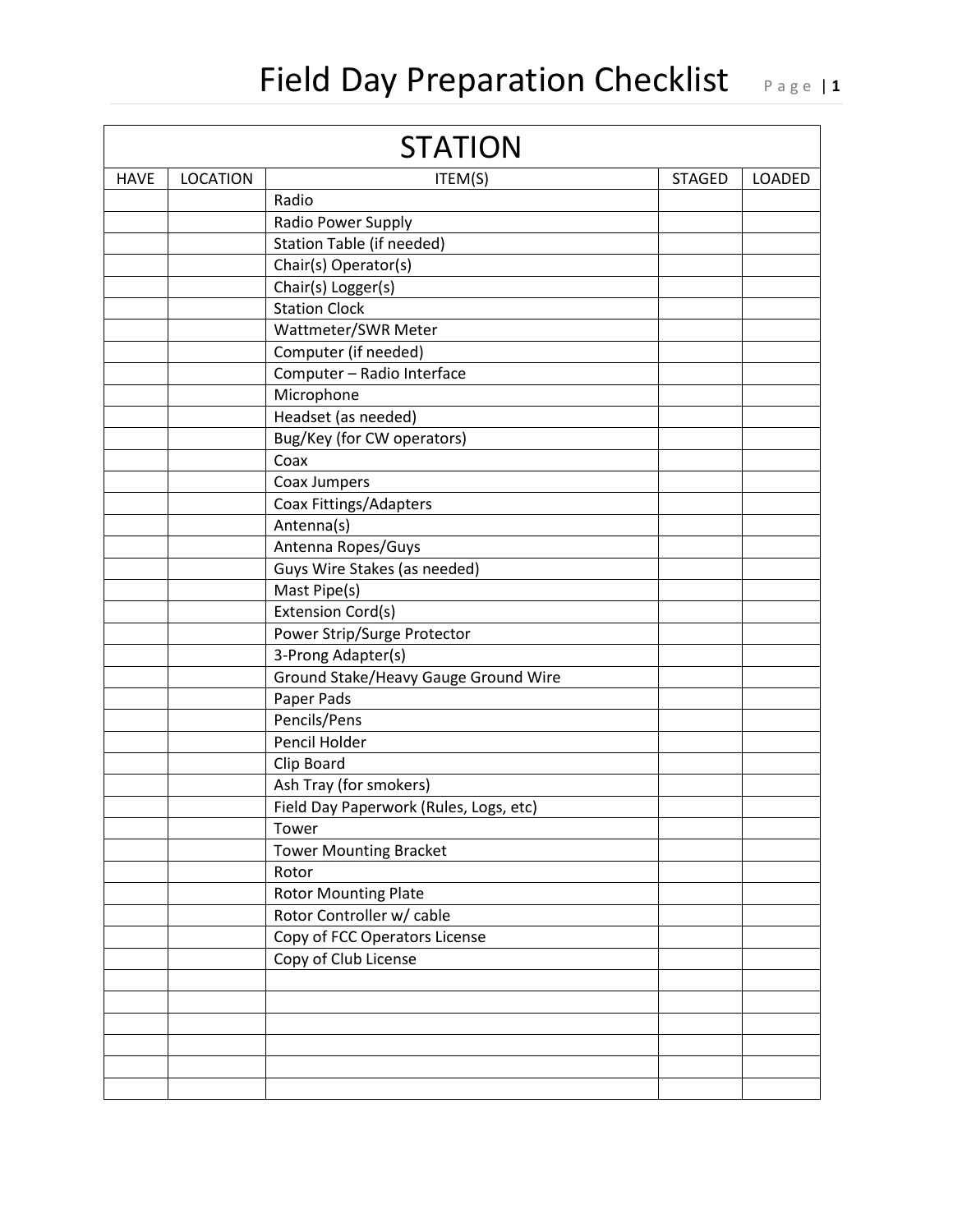| Miscellaneous/Tools |                 |                                    |               |        |  |  |  |  |
|---------------------|-----------------|------------------------------------|---------------|--------|--|--|--|--|
| <b>HAVE</b>         | <b>LOCATION</b> | ITEM(S)                            | <b>STAGED</b> | LOADED |  |  |  |  |
|                     |                 | 12 V. Gel Cell Battery (if needed) |               |        |  |  |  |  |
|                     |                 | 9 V Batteries (as needed)          |               |        |  |  |  |  |
|                     |                 | Batteries, Other (as needed)       |               |        |  |  |  |  |
|                     |                 | Hammer, Carpenter                  |               |        |  |  |  |  |
|                     |                 | Pliers, Mechanic                   |               |        |  |  |  |  |
|                     |                 | Wrenches, Various                  |               |        |  |  |  |  |
|                     |                 | Hack Saw                           |               |        |  |  |  |  |
|                     |                 | Drill w/ Bit Set                   |               |        |  |  |  |  |
|                     |                 | Staple Gun                         |               |        |  |  |  |  |
|                     |                 | Rubber mallet                      |               |        |  |  |  |  |
|                     |                 | Hammer, Sledge (small)             |               |        |  |  |  |  |
|                     |                 | Jack, Hydraulic                    |               |        |  |  |  |  |
|                     |                 | Tape, Duck                         |               |        |  |  |  |  |
|                     |                 | Tape, Electrical                   |               |        |  |  |  |  |
|                     |                 | Tape, Masking                      |               |        |  |  |  |  |
|                     |                 | Tool Box, E-Tools                  |               |        |  |  |  |  |
|                     |                 | Soldering Iron/Gun                 |               |        |  |  |  |  |
|                     |                 | Solder                             |               |        |  |  |  |  |
|                     |                 | WD-40 or equivalent                |               |        |  |  |  |  |
|                     |                 | Flashlight                         |               |        |  |  |  |  |
|                     |                 | Lamp, AC (spare bulb)              |               |        |  |  |  |  |
|                     |                 | Lamp, Battery Operated/Crank       |               |        |  |  |  |  |
|                     |                 | Antenna Launcher                   |               |        |  |  |  |  |
|                     |                 | Rope/Twine                         |               |        |  |  |  |  |
|                     |                 | Tarps, Various                     |               |        |  |  |  |  |
|                     |                 | Air Pump                           |               |        |  |  |  |  |
|                     |                 | Camera, Digital/Film               |               |        |  |  |  |  |
|                     |                 | Camera Tripod                      |               |        |  |  |  |  |
|                     |                 | <b>Alarm Clock</b>                 |               |        |  |  |  |  |
|                     |                 | <b>Magnifying Glasses</b>          |               |        |  |  |  |  |
|                     |                 |                                    |               |        |  |  |  |  |
|                     |                 |                                    |               |        |  |  |  |  |
|                     |                 |                                    |               |        |  |  |  |  |
|                     |                 |                                    |               |        |  |  |  |  |
|                     |                 |                                    |               |        |  |  |  |  |
|                     |                 |                                    |               |        |  |  |  |  |
|                     |                 |                                    |               |        |  |  |  |  |
|                     |                 |                                    |               |        |  |  |  |  |
|                     |                 |                                    |               |        |  |  |  |  |
|                     |                 |                                    |               |        |  |  |  |  |
|                     |                 |                                    |               |        |  |  |  |  |
|                     |                 |                                    |               |        |  |  |  |  |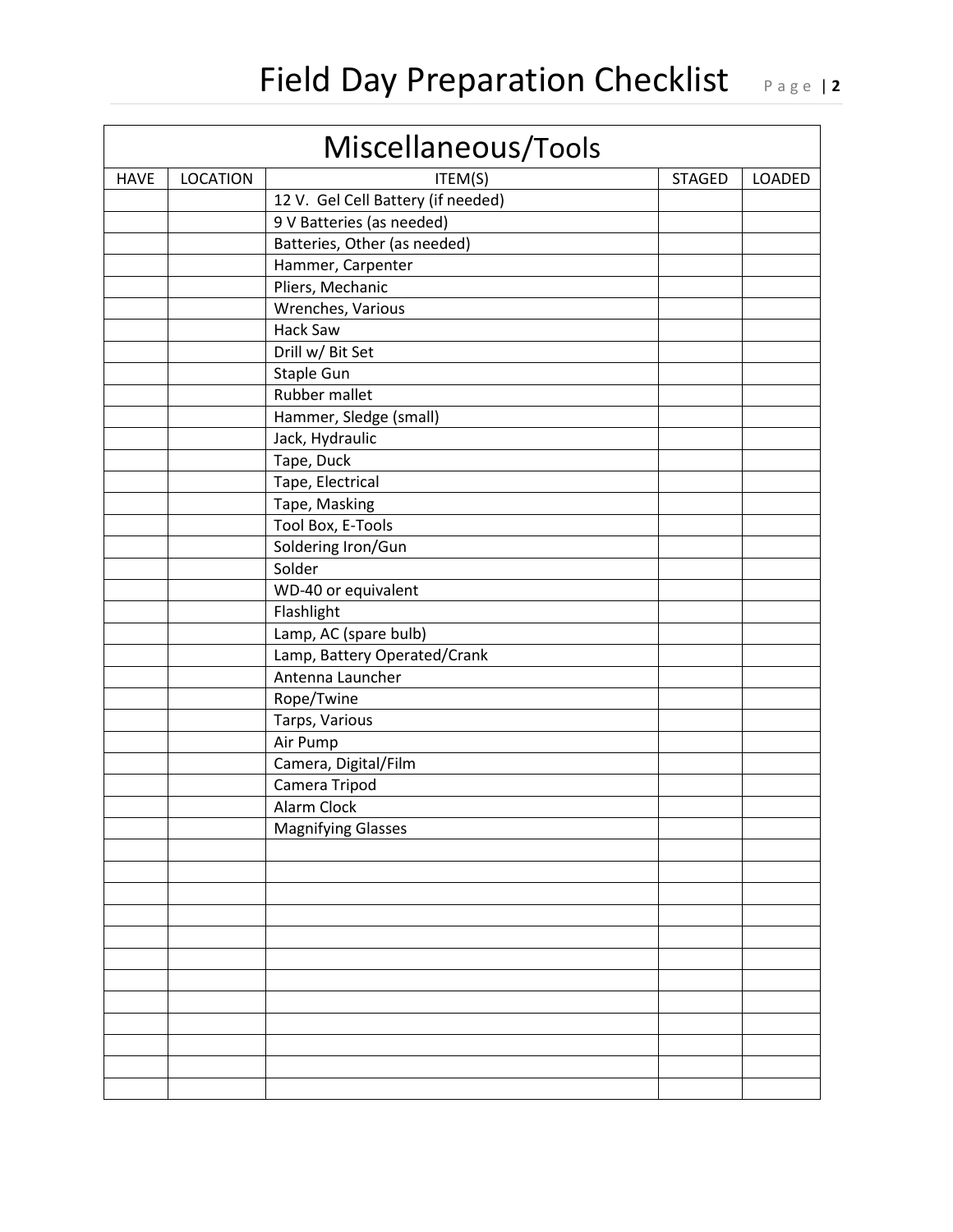| <b>Personal/Lodging</b>                                                                      |                                                                                |                                                                                           |                |               |  |  |  |
|----------------------------------------------------------------------------------------------|--------------------------------------------------------------------------------|-------------------------------------------------------------------------------------------|----------------|---------------|--|--|--|
| <b>HAVE</b>                                                                                  | <b>LOCATION</b>                                                                |                                                                                           | <b>STAGED</b>  | <b>LOADED</b> |  |  |  |
|                                                                                              |                                                                                | <b>Prescription Medications</b>                                                           |                |               |  |  |  |
|                                                                                              |                                                                                | Mosquito Repellent/Citron Candles                                                         |                |               |  |  |  |
|                                                                                              |                                                                                | Sunglasses                                                                                |                |               |  |  |  |
|                                                                                              |                                                                                | <b>Prescription Glasses</b>                                                               |                |               |  |  |  |
|                                                                                              |                                                                                | Tent                                                                                      |                |               |  |  |  |
|                                                                                              |                                                                                | Cot                                                                                       |                |               |  |  |  |
|                                                                                              |                                                                                | Air Mattress/Mattress Pad                                                                 |                |               |  |  |  |
|                                                                                              |                                                                                | <b>Sleeping Bag</b>                                                                       |                |               |  |  |  |
|                                                                                              |                                                                                | Pillow(s)                                                                                 |                |               |  |  |  |
|                                                                                              |                                                                                | T-Shirts (NOARS Logo/ARRL Field Day)                                                      |                |               |  |  |  |
|                                                                                              |                                                                                | Change of Clothing (2 sets)                                                               |                |               |  |  |  |
|                                                                                              |                                                                                | <b>Tent Stakes</b>                                                                        |                |               |  |  |  |
|                                                                                              |                                                                                | Antenna Stakes (Electric Fence)                                                           |                |               |  |  |  |
|                                                                                              |                                                                                | Cooler/Ice Chest                                                                          |                |               |  |  |  |
|                                                                                              |                                                                                | Blanket(s)                                                                                |                |               |  |  |  |
|                                                                                              |                                                                                | Shoes, Spare Pair                                                                         |                |               |  |  |  |
|                                                                                              |                                                                                | Fan(s)                                                                                    |                |               |  |  |  |
|                                                                                              |                                                                                | Water                                                                                     |                |               |  |  |  |
|                                                                                              |                                                                                | <b>Beverages</b>                                                                          |                |               |  |  |  |
|                                                                                              |                                                                                | Snacks                                                                                    |                |               |  |  |  |
|                                                                                              |                                                                                |                                                                                           |                |               |  |  |  |
|                                                                                              |                                                                                |                                                                                           |                |               |  |  |  |
|                                                                                              |                                                                                |                                                                                           |                |               |  |  |  |
|                                                                                              |                                                                                |                                                                                           |                |               |  |  |  |
|                                                                                              |                                                                                |                                                                                           |                |               |  |  |  |
|                                                                                              |                                                                                |                                                                                           |                |               |  |  |  |
|                                                                                              |                                                                                |                                                                                           |                |               |  |  |  |
|                                                                                              |                                                                                |                                                                                           |                |               |  |  |  |
|                                                                                              |                                                                                | Suggested Instructions for use of this list:                                              |                |               |  |  |  |
| <b>HAVE</b>                                                                                  | <b>LOCATION</b>                                                                |                                                                                           | <b>STAGED</b>  | <b>LOADED</b> |  |  |  |
|                                                                                              |                                                                                | <b>Getting Started:</b>                                                                   |                |               |  |  |  |
|                                                                                              |                                                                                |                                                                                           |                |               |  |  |  |
|                                                                                              | Garage                                                                         | <<<<<<<< Where you have it stored goes here.                                              |                |               |  |  |  |
|                                                                                              |                                                                                | When you have it ready to go for Field Day, put an "/" here >>>>>>>>>>>>>                 |                |               |  |  |  |
|                                                                                              |                                                                                | When you have physically loaded it in the car or on the trailer, put an "/" here >>>>>>>> |                |               |  |  |  |
| <b>After Field Day</b>                                                                       |                                                                                |                                                                                           |                |               |  |  |  |
|                                                                                              | When you have prepared (repacked) the item, put an "\" here >>>>>>>>>>>>><br>X |                                                                                           |                |               |  |  |  |
| When you have loaded the item into your vehicle/trailer, put an "\" here >>>>>>>>>>>>>><br>X |                                                                                |                                                                                           |                |               |  |  |  |
| X                                                                                            |                                                                                |                                                                                           |                |               |  |  |  |
| Done! The item is back where you stored it and it is ready for the next Field Day.           |                                                                                |                                                                                           |                |               |  |  |  |
| Χ                                                                                            | Garage                                                                         | Item                                                                                      | $\pmb{\times}$ | X             |  |  |  |
|                                                                                              |                                                                                | Courtesy of John, WD8IQJ (Use the blank lines for items which were not listed)            |                |               |  |  |  |